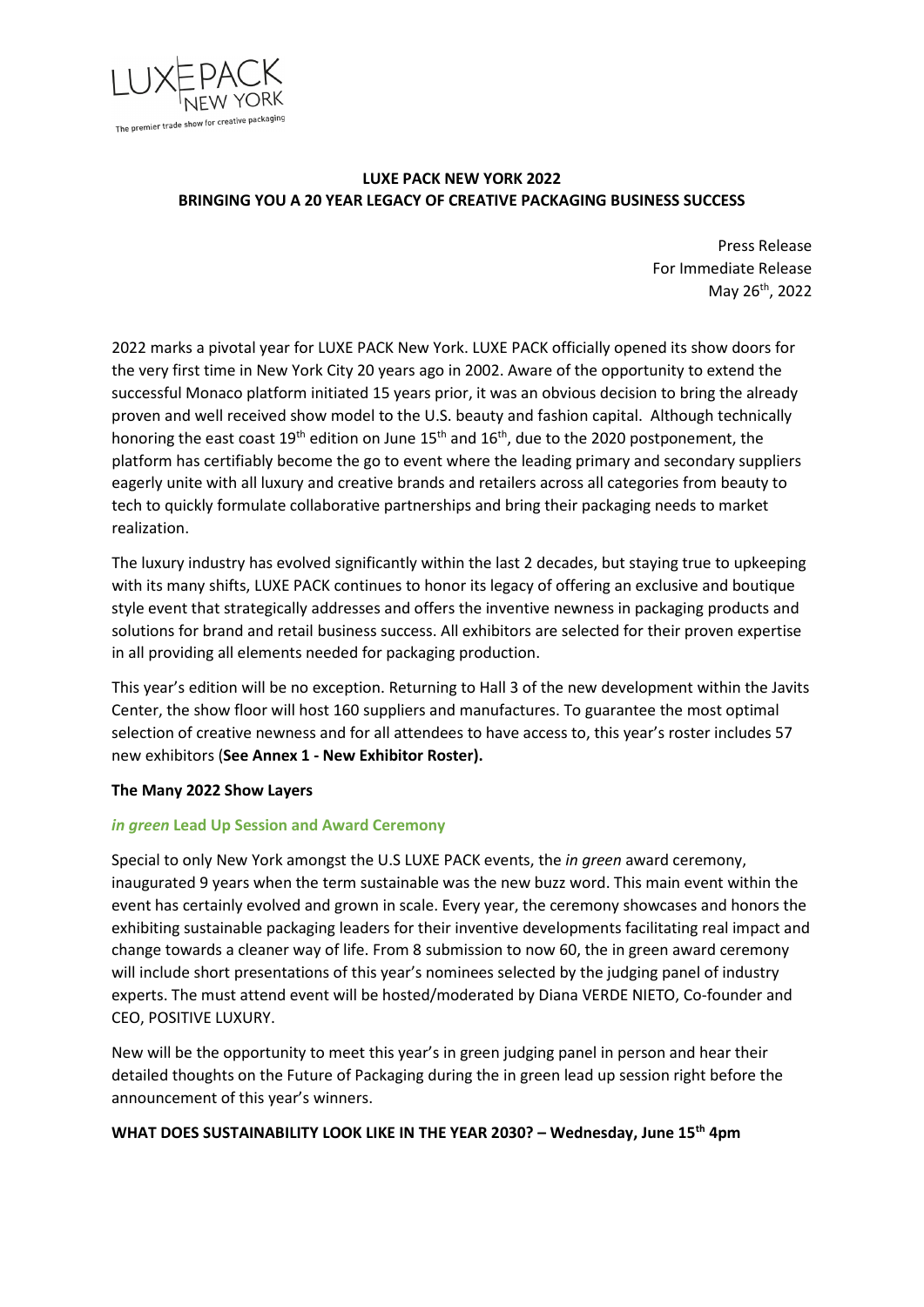

Sustainability, plastic, environmental preservation, transparency and a more just society are consumers biggest concerns. Will these continue to be top priority as we move closer to 2030. Hear from this year's in green judging panel as they share their expertise and look into the crystal ball for sustainable luxury packaging.

## **2022** *in green* **judging panel**

- Kaitlyn SCHNEIDER, Director | Innovations & Package Engineering, TATA HARPER SKINCARE
- Monica BECKER, Director, Beauty, Personal Care and Household Products, CRADLE TO CRADLEPRODUCTS INNOVATION INSTITUTE
- Alexandra URIBE, Sustainability Consultant & Carbon Emissions Specialist, CO2RAL
- Victor CASALE, Co-founder & CEO, MOB BEAUTY& Co-founder, PACT COLLECTIVE
- Jamie MATUSOW, Editor-in-Chief, BEAUTY PACKAGING

## **New for 2022 - Material Driven Exhibition and Workshop Series**

LUXE PACK is thrilled to be partnering up with Material Driven this year, a design agency and materials library whose expertise lies in locating and sourcing innovative materials, as well as understanding their applications, and impact across industries. Their work covers three realms – consulting, curation, and education for a wide array of enterprises from fast moving consumer goods companies to architectural studios. Specifically for LUXE PACK New York, Material Driven will be offering an immersive SENSE AND SUSTAINABILITY exhibition and workshop series. All attendees and exhibitors are invited to step into a curated materials capsule available throughout the entire 2-day event. The exclusive collection of original and inviting materials will address themes such as biodegradability, recycling, carbon footprint, accessibility, health, well-being, and more – pertinent to the world of packaging design and beyond. The sensory array of samples has been strategically selected to address and enable ideas of sustainability. In addition to the open exhibition, an interactive workshop series will be offered.

### *Workshop 1:* Materializing the Senses

*How can cutting edge, tactile and unconventional materials handpicked for packaging help deliver a sensory, elevated experience? Which luxurious, high-performing, yet beautifully crafted materials can provide the sensations of awe, curiosity, connectedness, and comfort, among others? The hands-on workshop will dive into a world of advanced, diverse materials that are ripe for packaging design while building individual sensory palettes and analyzing mystery materials.*

### *Workshop 2:* Break it Down: Sustainability

*From compostable and biodegradable materials to those with lower carbon, energy, and water footprints, to bio-based and recyclable solutions—materials offer the most tangible pathway to sustainability for products and their packaging. Decoding and demystification is essential though, to navigate today's 'sustainable material choices'. With a library of innovative physical samples to aid and inspire them, attendees will break down concepts, develop their own sustainability criteria and labeling system, and visualize their dream packaging solutions with materials at hand.*

LUXE PACK is thrilled to be offering such an added value layer to the overall show visit and welcome all to add this experience to their show agenda.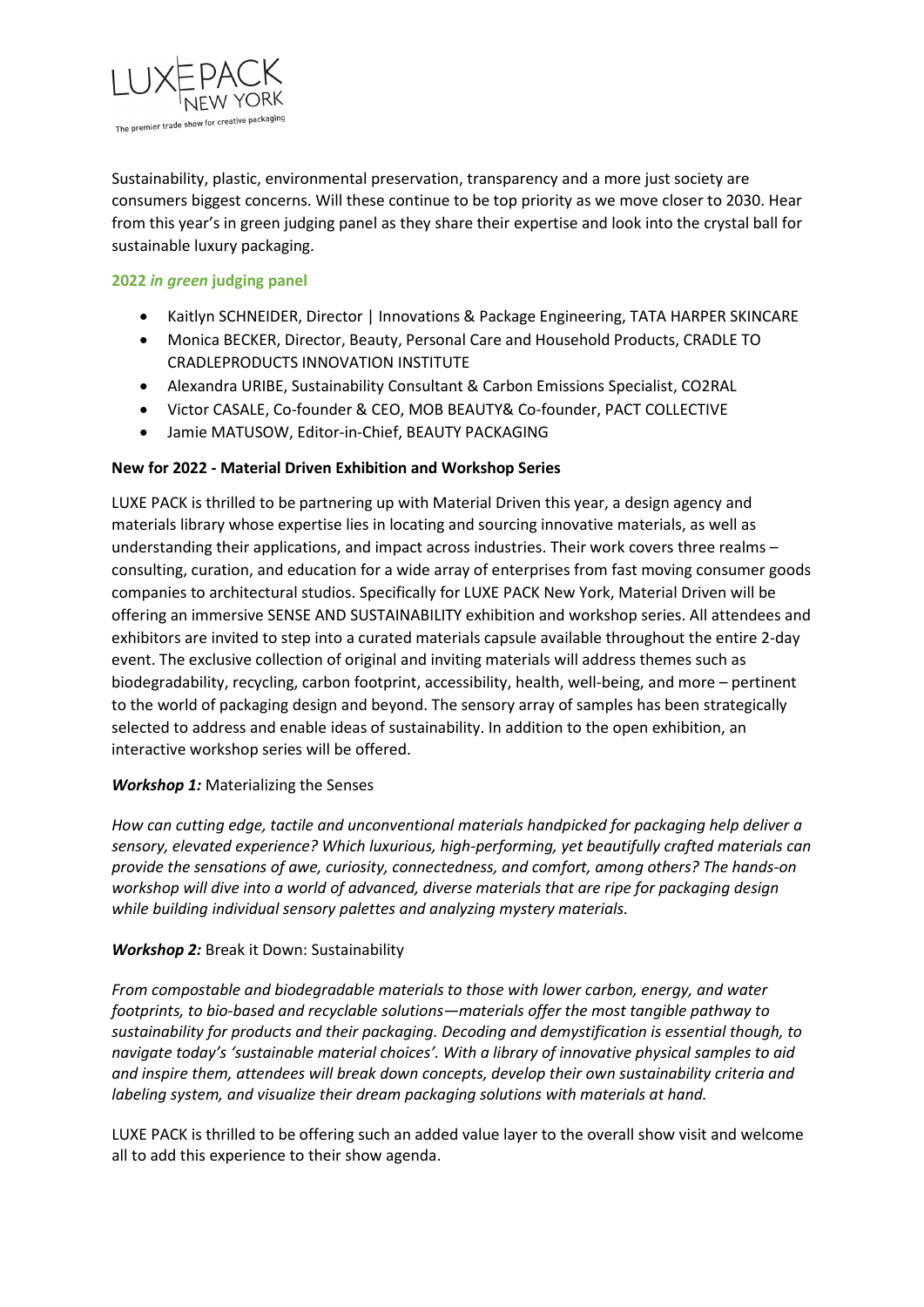

## **New Product Discovery Installations**

The show floor will also be supplemented with the return of The Exploratorium and in green displays. All attendees will be welcomed to enter The Exploratorium sensorial zone which will be a walking directory of some of the most impressive 2022 exhibitor developments. Over 65 (record breaking) products will be highlighted that vary from cutting edge digital influencer packaging to novel finishing printing techniques that offer the luxury experience with streamlined production. The only display where you will not find a "Do Not Touch" sign anywhere in sight. Everyone is welcomed to hone in and feel their way through the latest design features.

Complementing The Exploratorium will be a secondary curated installation, the in green display, that debuted in New York 2021. The in green presentation is the in green award ceremony come to life. Sustainable packaging has become and continues to be the main point of packaging attraction so in addition to honoring the winners of this year's competition, the live compilation will represent all the best sustainable packaging category 1 submissions. From the latest in different forms of refillable packaging to unseen material initiatives. It will be the must stop for those looking to see what future fit sustainable elements are in the works or have recently hit the market. A now official LUXE PACK New York display essential.

## **A Powerful Education Program with a Focus on Design and Sustainability**

One variable that has truly remained consistent in LUXE PACK New York's entire existence is the 2 day program that is strategically developed as the true hub that connects creative packaging design with insight. This year's program includes the pioneers such as Mia Davis from Credo Beauty, Christian Secliar, Vice President of Design Innovation from PEPSICO, Anthony Rossi from TerraCycle/Loop, Victor Casale, founder of Mob Beauty amongst so many other industry experts. Topics will cover everything from "Brand Futures: Decoding Consumer Trends for the Premium Packaging Industries" to "0 Beauty – Achieving Carbon and Plastic Neutrality". Every session was methodically built to offer real time solutions to the most current of packaging pain points.

Ultimately, the LUXE PACK team extremely excited to bring the community together for an overdue "Back to Business" event. The biggest lesson learned in the last 2 years is that there is no real replacement for the in-person networking, live demos, and even those serendipitous encounters that sometimes become the most impactful dynamics that turn into long lasting business connections. The registration platform remains open and unlike previous years, free onsite registration will be permitted.

Contact:

US: Linda VILLALOBOS – lvillalobos@infopro-digital.com – Tel: (212) 213-4353 Europe: Faustine Gambarini / + 377 97 77 85 51 / Faustine.gambarini@infopro-digital.com IDICE organizes professional events and fairs: LUXE PACK Monaco, LUXE PACK New York, LUXE PACK Shanghai, LUXE PACK Los Angeles, Edicion Especial, 3D PRINT and FIP solution plastique®. IDICE belongs to the INFOPRO Digital Group, a leading information and professional services group (2,700 employees, turnover of €350 million) covering several key sectors of the economy: construction, automotive, industry, insurance and finance, retail, tourism, and local communities. [www.luxepack.com](http://www.luxepack.com/)